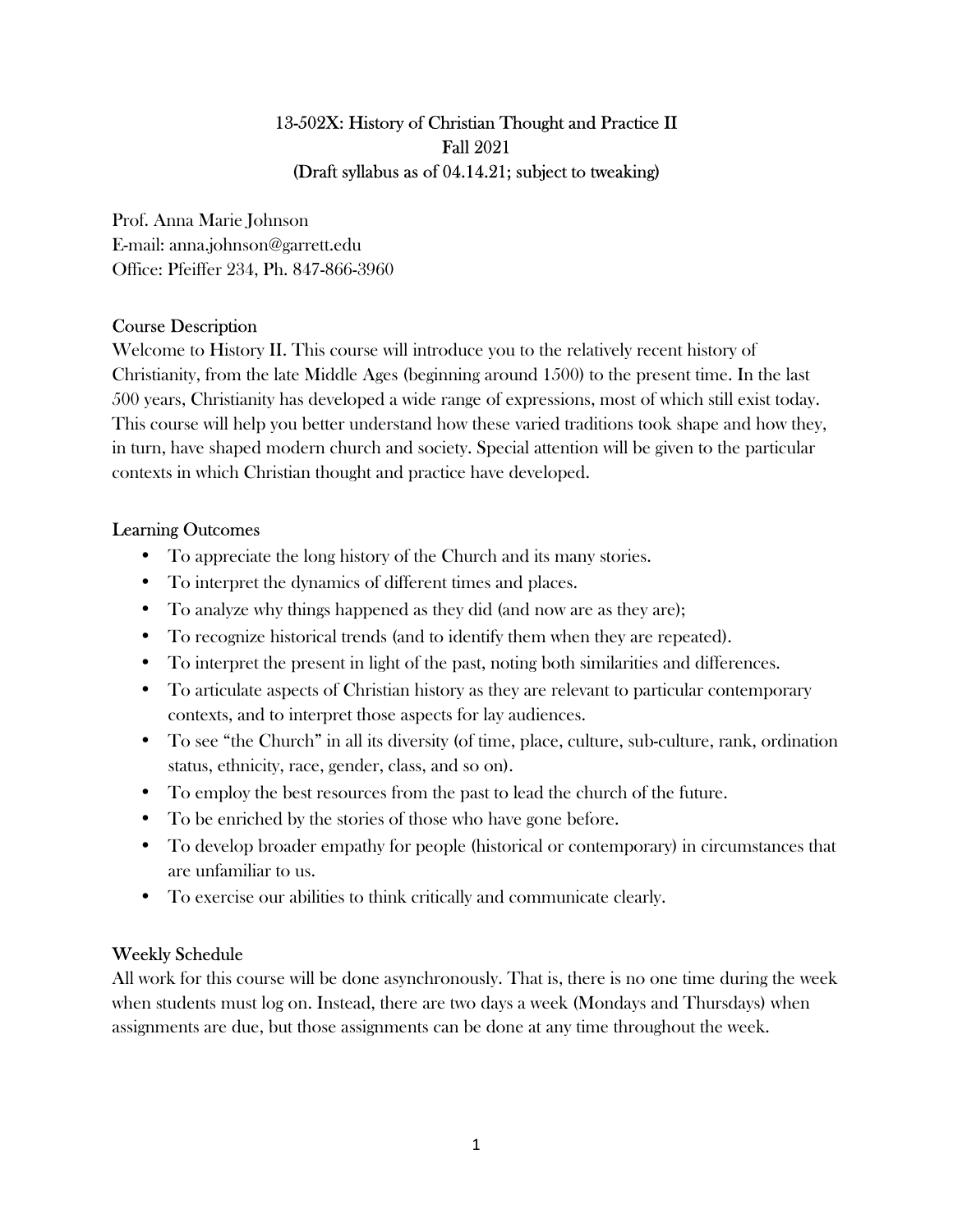The following tasks should be completed no later than 5 p.m. CST on the date listed on the syllabus for each topic: Doing the assigned reading, listening to the lecture, taking the quiz, and posting to the discussion forum. Discussion questions will be provided on the discussion forum.

# Required Texts

- Justo González, The Story of Christianity, Volume II: The Reformation to the Present Day (2010). ISBN: 978-0061855894, \$27.99 at Amazon.com.
- Albert Raboteau, *Canaan Land: A Religious History of African-Americans* (2001). ISBN: 978-0195145854, \$14.99 at Amazon.com.
- Other required readings, podcasts, and links will be posted on Moodle.

# Optional Texts on Course Reserve at Styberg Library

Quick overviews of church history:

- Justo González, Church History: An Essential Guide (1996)
- Carter Lindberg, A Brief History of Christianity (2005)

Textbooks of major topics:

- R. Ward Holder, Crisis and Renewal: The Era of the Reformations (2009)
- Sidney Ahlstrom, A Religious History of the American People (2004)
- Adrian Hastings, A World History of Christianity (2000)

Reference Books:

- Williston Walker, et al, A History of the Christian Church  $(1985)$
- *Oxford Dictionary of the Christian Church* (2005; in General Reserves at BR 95 .08 2005)

# Assignments & Grading

## Quizzes (20%)

For each topic, students will take a quiz on Moodle over the main points of the reading(s) and any other assigned materials. Each quiz contains five multiple choice or true/false questions and must be completed within ten minutes. At the end of the ten minutes, the quiz will be submitted with the answers that have been entered. It is open-book and open-note, but you will not be able to complete it successfully if you have not done the reading before beginning the quiz. Only one attempt is allowed. Quizzes are due by 5 p.m. CST on the date listed on the syllabus for that topic. Moodle will be programmed to disallow access to the quiz at that time, so please plan accordingly. The two lowest quiz scores will be dropped.

## Participation (20 %)

In order to fully engage this course, it is important that you actively participate so that your classmates can learn from you and you from them. The discussion forum on Moodle will be the main avenue for this engagement. The minimum expectation for participation in the online discussion forum is one substantial post per topic (approximately 300 words). All posts should engage the previous posts of other students (unless, of course, you post first) and should not be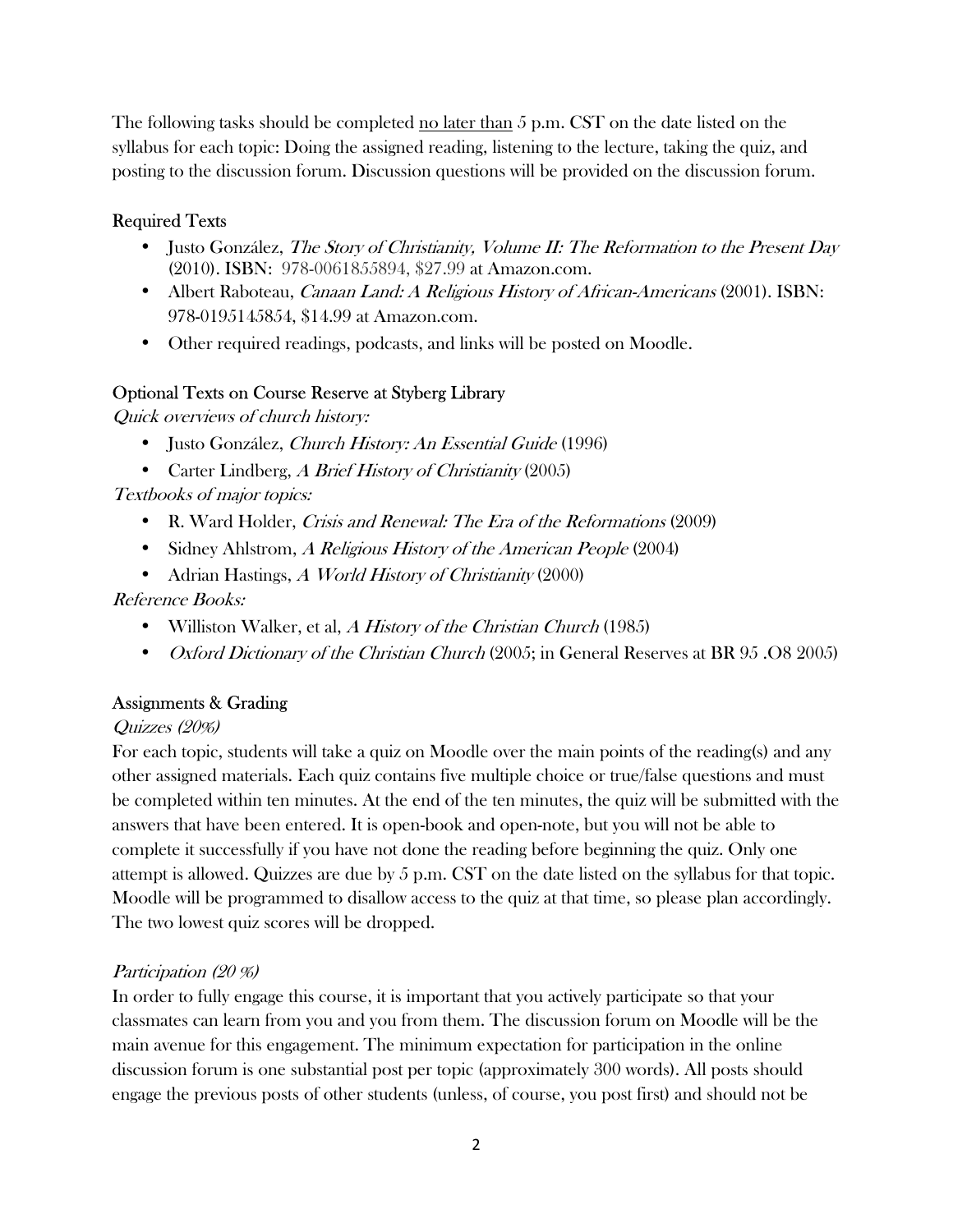constructed as stand-alone reports. Posts are due at 5 p.m. CST on the date listed for the topics. Quantity and quality will both be considered when assigning a participation grade.

### Essay #1 (20%)

One 5-7 page essay will be due at 5 p.m. CST on October 7, responding to a question on the Reformation. Details, guidelines and rubrics for all essays will be posted on Moodle. Please see also the Style Sheet posted on Moodle for an overview of citations and other stylistic issues.

## Essay #2 (20%)

One 5-7 page essay will be due at 5 p.m. CST on November 15, responding to a question on Early America and Modern Europe.

#### Essay #3 (20%)

One 5-7 page essay will be due after the semester has ended, at 5 p.m. CST on December 17, responding to a question on Modern America and the Post-modern World.

Final grades for the course are determined by the following scale:

| A: $100-93\%$    | $C: 73-77\%$        |
|------------------|---------------------|
| A: $90-92\%$     | $C: 70-72\%$        |
| $B^{+}$ : 88-89% | D+: $68-69\%$       |
| $B: 83-87\%$     | $D: 63-67\%$        |
| $B: 80-82\%$     | $D: 60-62\%$        |
| $C^{+}$ : 78-79% | $F: 59\%$ and below |

## Policies and Procedures

- 1. Careful language is especially important in an online course. Because online interactions play out differently than face-to-face interactions, some extra guidelines for discussion will be helpful:
	- In an online discussion, you have fewer words with which to make your point. This makes your reflection prior to posting and your choice of words all the more important. Everyone benefits from thoughtful discussion posts, so please take the time to express yourself clearly, and please make sure that your post contributes to the flow of discussion. Also, because your spelling and grammar convey the seriousness that you bring to the task, please proof-read your posts before submitting them.
	- The online discussion is the main collaborative activity of the course, so your classmates are depending on you, and you on them. Please participate regularly, on schedule, and in response to the question and to previous postings.
	- Without the non-verbal clues we have when we talk with someone face-to-face, comments can be misinterpreted. Please make sure your posts are clear, especially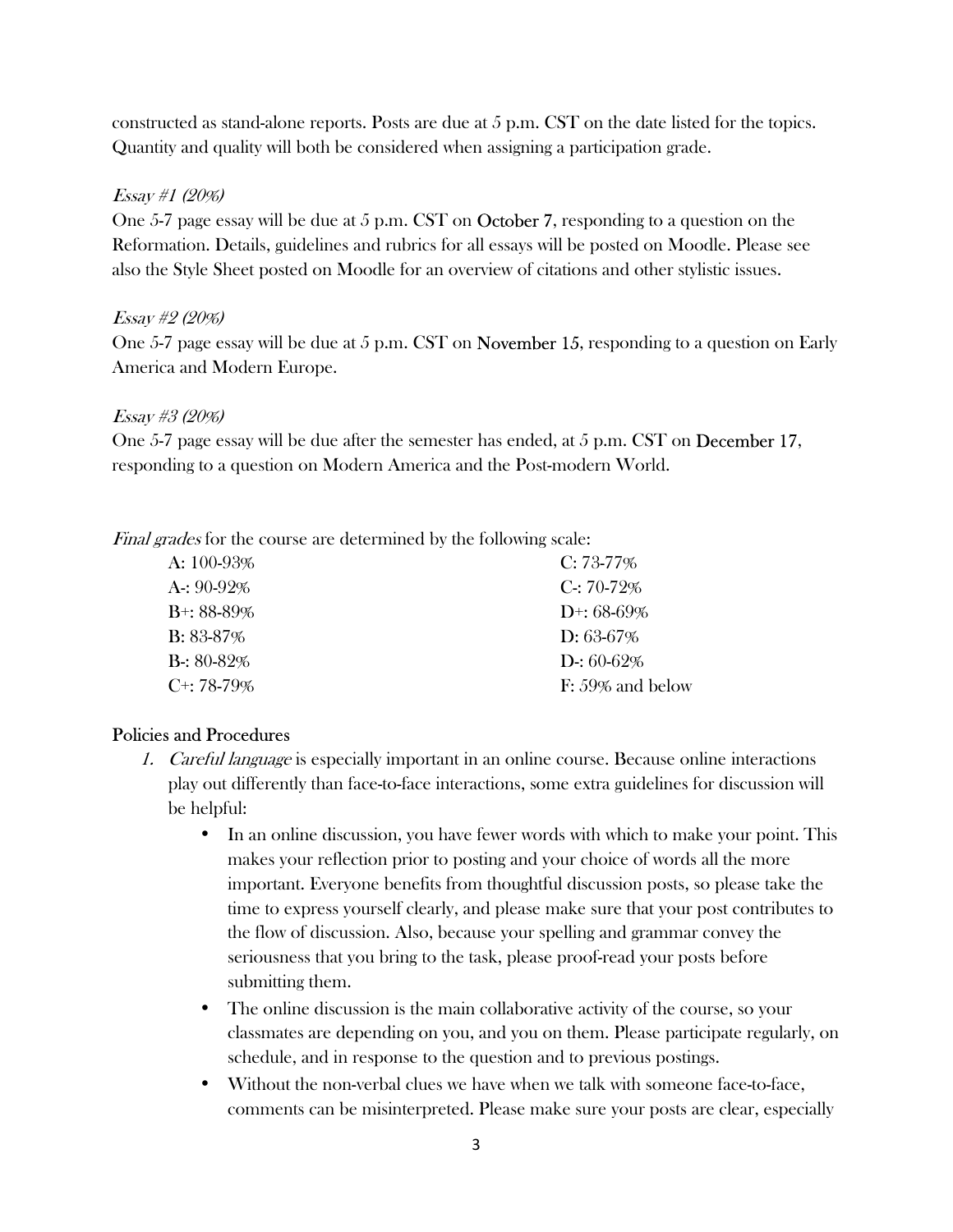when you are making a contentious statement. We will tackle difficult topics, and we will disagree, but we must do this in a respectful and constructive manner.

- As always, personal attacks, profanity, and other incivilities will not be tolerated.
- 2. Late papers and other assignments will be accepted without penalty only in extreme and documented situations, such as a death or serious diagnosis in the family, a lengthy illness, or other emergency. Please plan your work so that an acute emergency (e.g. brief illness, computer problems, pastoral emergency) does not interfere with submitting your work on time. Unexcused late assignments will be docked a full letter grade (i.e., 10 percentage points) for every day they are late. Any portion of a day late counts as a full day, so if a paper is due at 5 p.m. and you submit it at 5.30 p.m., your grade will be docked by one full letter grade (e.g., 90% becomes 80%). *Quizzes* must be completed according to schedule as Moodle is programmed to make them unavailable after the due date. Any quizzes not taken on time will receive a score of zero.
- 3. Regarding plagiarism, please familiarize yourself with Garrett-Evangelical policies as found in the Academic Handbook. It is especially important to make sure you understand what constitutes plagiarism so that you do not inadvertently violate the policy. All written work will undergo an online plagiarism check. A violation of the plagiarism policy will result in a grade of zero for that assignment and disciplinary action in consultation with the Academic Dean.
- 4. For students with special needs or disabilities, Garrett-Evangelical is committed to providing a quality theological education and will provide reasonable accommodations for documented conditions. Students requiring specific assistance such as classroom changes, alternative ways of notetaking, different classroom procedures, or alternative testing formats are urged to request the appropriate accommodations from the director of academic studies/registrar. The director of academic studies/registrar can advise students on other support services and resources, for example, diagnostic testing. Students must complete a request for accommodations using the form available from the director of academic studies/registrar or through MyGETS documenting their condition(s) through appropriate verification methods. Accommodation(s) cannot be retroactive. Accommodation(s) begins only after documentation is received and reasonable time for accommodation development has been allowed.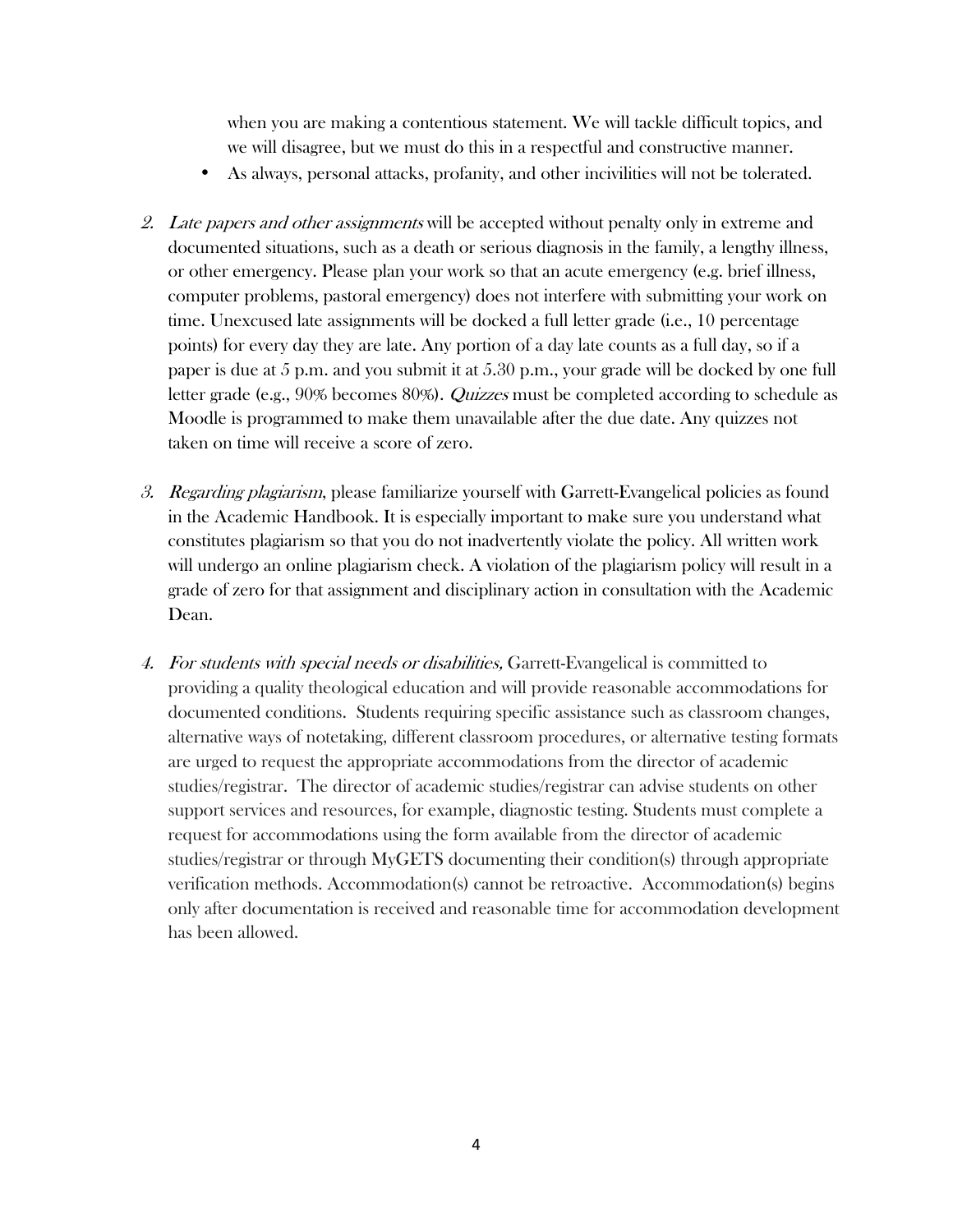### Overview of Garrett-wide Academic Policies

All students are required to abide by the academic policies detailed in the Academic Handbook for the current academic year. The following policies are of particular importance to the successful completion of one's coursework:

#### Writing:

• Academic integrity and plagiarism: (See 19-20 Handbook, 12, 78-83) All professors are required to respond to all suspected incidents of academic dishonesty, especially plagiarism. Repeated incidents of plagiarism or academic dishonesty may result in dismissal from the school.

• Writing and citations: The Turabian Manual for Writers and the Chicago Manual of Style footnote/bibliography format provide the standard formats for all introductory courses. Basic information on these formats is available online here. In advanced courses an instructor may require another style guide appropriate to the discipline (such as APA). (19-20 Handbook, 84) • Writing Support: The Writing Center at Garrett-Evangelical offers programs to

support all students' theological research and writing. See

https://www.garrett.edu/studentlife/student-services "Writing Center" for more detailed information.

#### Attendance and Class Participation:

• Inclusivity/Diversity: The basic commitments of the seminary to mutual love and searching for the truth in Christ lead to a principle that in the classroom and in course assignments, persons are always to be respected and ideas are to be freely discussed…. All participants in the teachinglearning process have an obligation to honor and respect varying perspectives on relevant issues. (See 19-20 Handbook, 9)

• Attendance and lateness policies: Attendance is required. Students who miss more than 20% of the class sessions (e.g., more than 2 classes in the weekly schedule, a proportionate amount for other class formats) should not expect to pass the class. (19-20 Handbook, 19)

• Some faculty may limit on the usage of electronic devices such as cell phones during class. At the least, all cell phones should be silenced during the whole of a class session.

#### Academic Accommodations:

• Student accommodations for documented conditions should be developed and requested before the beginning of the semester. See the Accessibility, Special Needs, and Disabilities policy and process set out in the Academic Handbook (19-20 Handbook, 12). Such accommodations are developed in consultation with the Registrar.

• Extensions: For Masters students, extensions, if granted, are normally for four weeks following the last day of class in spring and fall semesters or the final due date for coursework for January and summer terms. Extensions may not exceed three months following the end of the term. (19-20 Handbook, 20)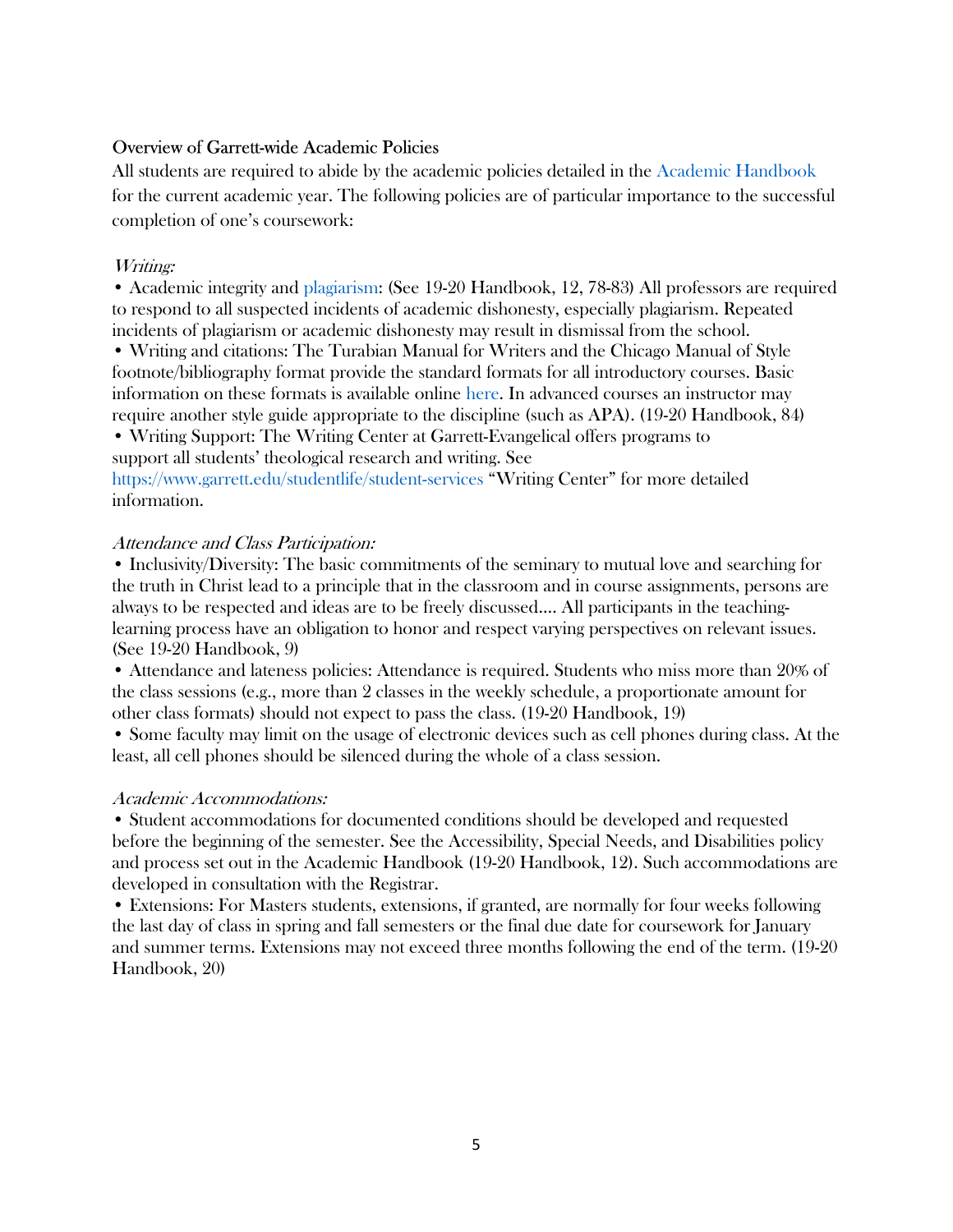# COURSE SCHEDULE

## September 9:

# Course Introduction

- Read Coates, "Hope and the Historian"
- Read Burkeman, "The Wrong Side of History Has Become a Crowded Place"
- Listen to podcast and review syllabus
- Browse website to make sure you can find course materials
- Take practice quiz
- Introduce yourself to your classmates by posting an introduction to the discussion forum under "Course Introduction"

## September 13:

# Reform in the Late Middle Ages

- Holder, "The Late Medieval Context," pp. 17 35
- John Wyclif, "On Indulgences," and Jan Hus, "The Treatise on the Church," pp. 15 16

# The Reformation (16<sup>th</sup> Century)

## September 16:

## Martin Luther & the Early Reformation

- González, ch. 2 (pp. 19 36) & ch. 5 (pp. 57 66)
- Luther, Selections from "The Freedom of a Christian," pp.  $487 494$ ,  $510 525$

## September 20:

## The Radical Reformation

- González, ch. 6 (pp. 67 76)
- "The Trial and Martyrdom of Michael Sattler," pp. 136 144

## September 23:

# John Calvin & Calvinism

- González, ch. 7 (pp. 77 86)
- Calvin, Selections from "Reply to Sadoleto," pp. 53 75

## September 27:

# The Reformation in England

• González, ch. 8 (pp. 87 – 104)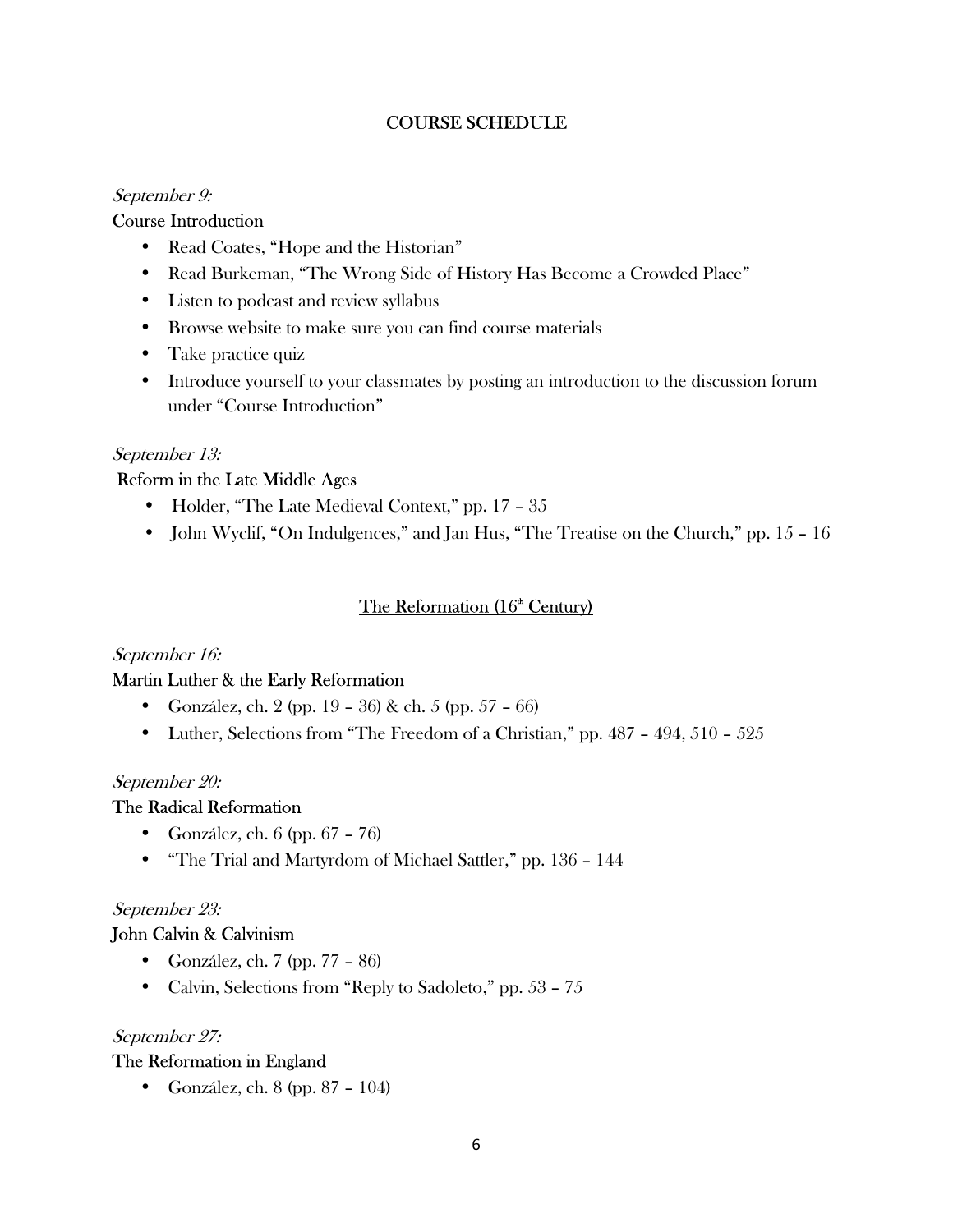- Elizabeth I, The Thirty-Nine Articles, pp. 317 323
- Selections from Foxe's Book of Martyrs. http://www.ccel.org/ccel/foxe/martyrs/files/fox116.htm (read only the martyrdom story of Ridley & Latimer)

#### September 30:

#### The Catholic Reformation

- González, ch. 12 (pp. 135 150)
- The Council of Trent, "Session 23, 15 July 1563" (on the priesthood), pp. 742 753

#### October 4:

#### "European Expansion": Exploration, Missions and Colonialism

- KALFR Ch. 39, pp. 525 542
- "Franciscans in New Mexico," in Gaustad & Noll I, pp. 31 33

## October 7: Essay #1 Due

## 17<sup>th</sup>-19<sup>th</sup> Centuries: Christianity in the West and Beyond

#### October 11:

## Religion in the North American Colonies

- González, ch. 25 (pp. 275 288)
- John Winthrop, "A Model of Christian Charity": http://religiousfreedom.lib.virginia.edu/sacred/charity.html

#### October 14:

#### The Enlightenment and Deism

- González, ch. 22 (pp. 237 248)
- Locke, Selections from "A Letter Concerning Toleration"

#### October 18:

#### Pietists, Moravians and Methodists

- González, ch. 24 (pp. 259 274)
- Spener, Pia Desideria, pp. 87 96
- Selection from The Journal of John Wesley

## October 21 - 22: Reading Days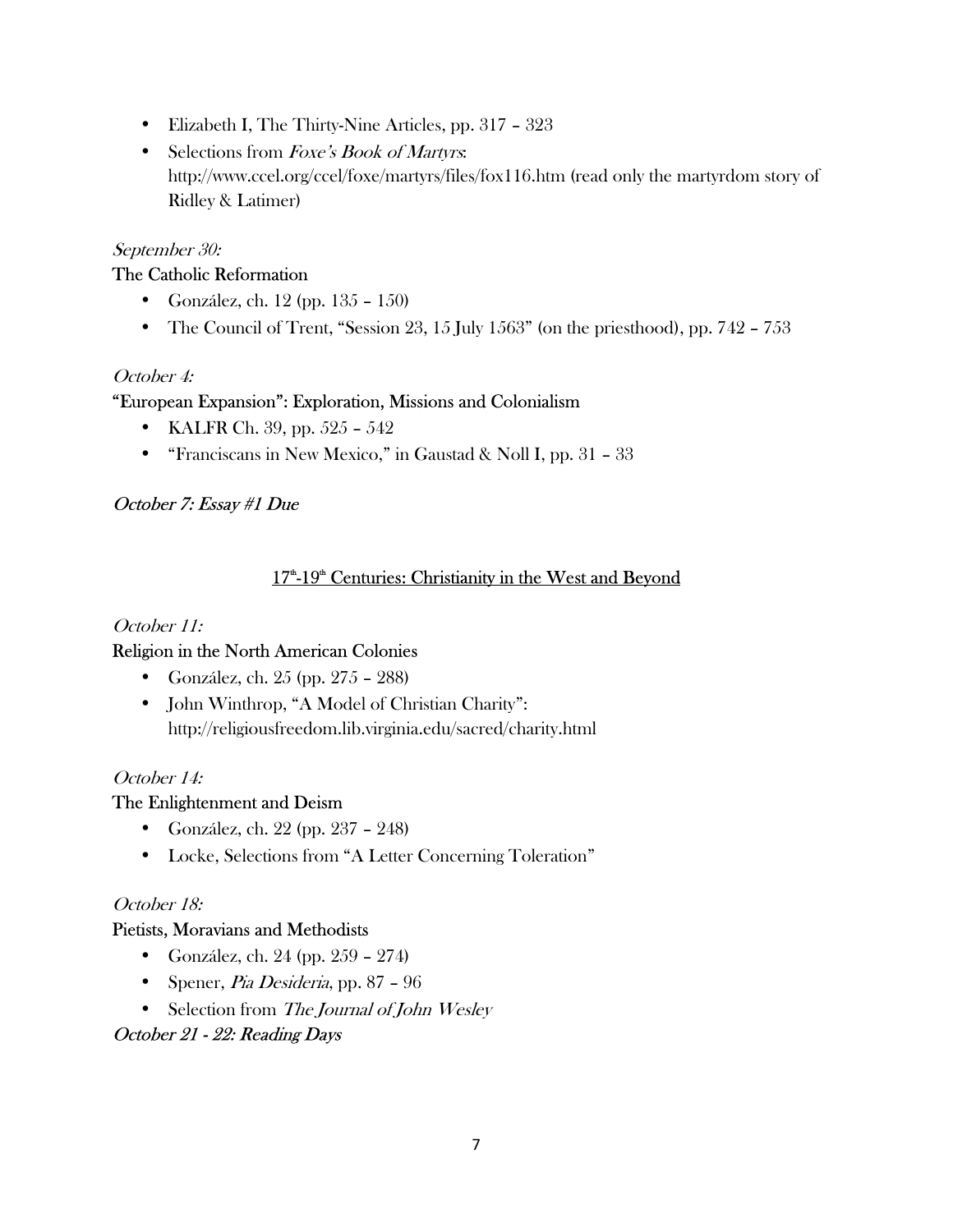# October 25:

# The Great Awakenings and the American Revolution

- González, pp. 288 290; 319 332
- "Documents on Religious Liberty," in Gaustad & Noll I, pp. 225 241

# October 28:

## Slave Christianity and Protest

- Raboteau, Ch. 3, pp.  $42 60$
- Cheryl Kirk-Duggan, "Spirituals and the Quest for Freedom," pp. 317 328
- Recording of spirituals: http://www.youtube.com/watch?v=lJR0Fx9apo0 (begin watching at 0:57:00, i.e., 57 minutes into the concert)

# November 1:

# The Debate over Slavery

- González, pp.  $332 344$
- "Varieties of Abolitionism" & "White Apologists" in Gaustad & Noll I, pp.  $520 543$
- Excerpts from David Walker's *Appeal*: http://www.pbs.org/wgbh/aia/part4/4h2931t.html

## November 4:

# Immigration and Innovation: Catholics, Jews, and New Religious Movements

- Gaustad & Schmidt, "Immigration and Diversity," pp. 209 230
- "Roman Catholicism" in Gaustad & Noll II, pp. 39 60

## November 8:

## The Protestant Missionary Movement

- González, pp. 417 438
- Raboteau, Ch. 4, pp.  $61 81$
- William Carey, "An Enquiry into the Obligations of Christians to Use Means for the Conversion of the Heathens," (1792) Sect. IV & V, pp. 67 – 87: http://www.wmcarey.edu/carey/enquiry/anenquiry.pdf

# November 11:

# Women's (Missions) Work

- Lucy Rider Meyer, "Deaconesses," pp. 49 68, v viii
- Frances Willard's Address to the Women's National Council: http://www.fordham.edu/halsall/mod/1891willard.html
- "Ann Hasseltine Judson" in S.W. Williams, *Queenly Women*, pp.  $57 68$  or  $96 107$ : http://books.google.com/books?id=f4XNAAAAMAAJ&printsec=frontcover&dq=queenly+ women,+s.w.+williams&hl=en&ei=bRHTTNLvBtXnnQe-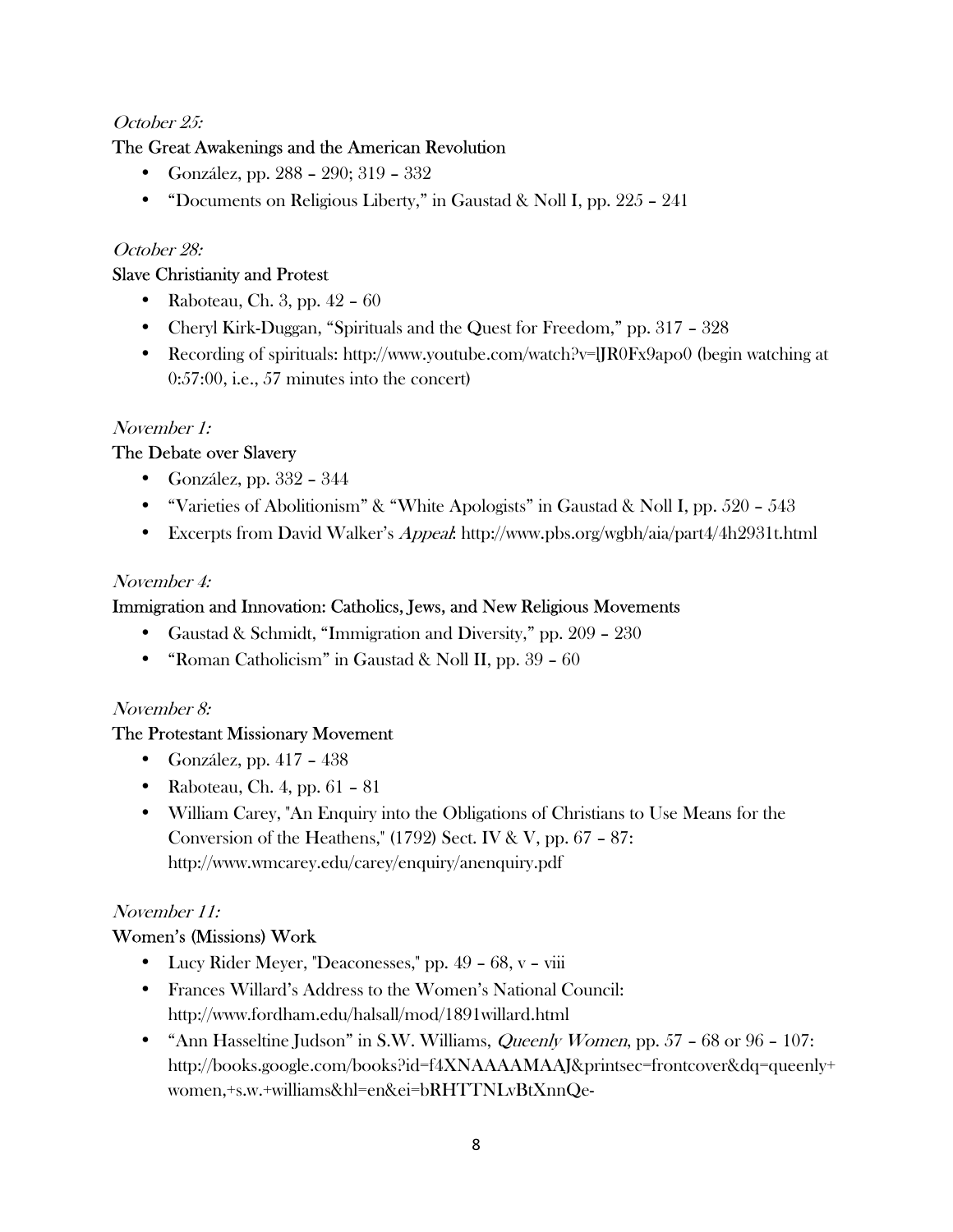rdTjDw&sa=X&oi=book\_result&ct=result&resnum=1&ved=0CCkQ6AEwAA#v=onepage& q&f=false

• Audio Clip of James Morone, "Dried Up," on Backstory: http://backstoryradio.org/shows/cheers-and-jeers-alcohol-in-america/ (Scroll half-way down the webpage, click on "Segments," then on "Dried Up")

# November 15: Essay #2 Due

# 20<sup>th</sup> Century Christianity

#### November 18:

## The Fundamentalist—Modernist Controversy

- González, pp. 473 477
- PBS Documentary on the Scopes Trial: Monkey Trial

## November 22 – 26: Thanksgiving Break

#### November 29:

## Ecumenism and Vatican II

- González, pp.  $438 455$
- Vatican II documents, "Pastoral Constitution on the Church in the Modern World" Part I, Chapter IV: http://www.vatican.va/archive/hist\_councils/ii\_vatican\_council/documents/vatii\_cons\_19651207\_gaudium-et-spes\_en.html "Decree on Ecumenism":

http://www.vatican.va/archive/hist\_councils/ii\_vatican\_council/documents/vatii decree 19641121 unitatis-redintegratio en.html

## December 2:

## Religion in the Civil Rights Movement

- Raboteau, Ch. 6, 104 123
- Malcolm X, "God's Judgment of White America," pp. 285 290
- Martin Luther King, Jr., Letter from a Birmingham Jail: http://www.africa.upenn.edu/Articles\_Gen/Letter\_Birmingham.html
- John Blake, "Shocking photo created a hero, but not to his family," CNN

#### December 6:

## Liberalism and Pluralism in Modern America

• González, pp. 482 – 490